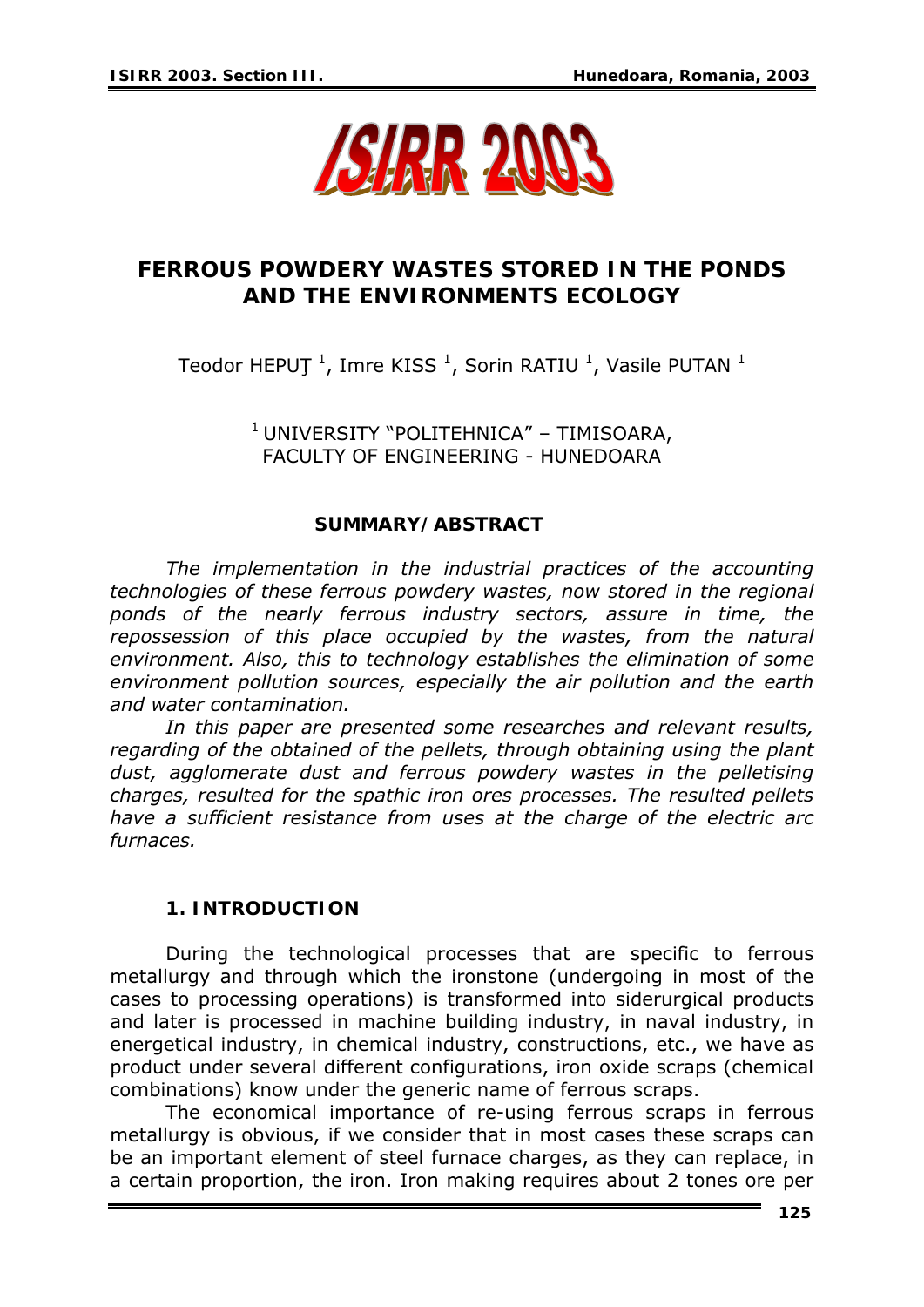t of iron, 1 tone close burning coal per tone of iron, 0,5 tone limestone per tone iron which are quite large investments in cokery, agglomerating plant and blast furnace building, and also necessites high exploitation expenses.

It clearly results that any tone of re-used ferrous scraps, which are re-introduced into the siderurgical production, leads to significant investment and exploitation expense savings.

Besides this economical aspect - which is primordial - in ferrous powdery wastes re-usage we can mainly solve the problem of environmental pollution (air - water - soil) through depositing these industrial scraps. In the highly industrialised countries the air, water and soil pollution has a common cause, namely a careless removal of the wastes in the environment by the industrial companies, without taking sufficient preoccupation towards avoiding it.

It is true that the necessary measures in avoiding environmental pollution require considerable and important investments, exploitation expenses, especially in the siderurgical industry. For this reason a high interest is raised by researches leading to solutions which would diminish the expenses through re-introducing the wastes into the economical circuit, minimal expenses in the environment's ecology, civil and industrial construction maintenance, health, etc.

Dusty ferrous scraps occupy a significant place among ferrous wastes, and originate, in most of the cases, from gas purifying and used water plants, in different siderurgical processes and ore processing in the mining industry. So it is a source of ferrous wastes generated by the avoiding of environmental, air and water pollution.

This action becomes more and more important and obligatory in siderurgy and mining, as two are some of the most polluting industrial branches. Once this action imposed by social factors becomes obligatory and generates by its nature important investments and special maintenance expenses the problem arises to find if possible, an economical efficiency cannot originate but from recovering similarly produced dusty ferrous materials.

 In this case, besides the intrinsic value of these wastes as raw materials replacing those produced in the country or imported, another element intervenes: the economical supply in recovering in time the investments for purifying plants.

The researches and experiments presented in the paper had as objective a joining of the economical imperative of maximum recovery of a certain ferrous wastes category: dusty (pulverous) wastes, with the social aspect of eliminating pollution in the environment in order to reestablish and maintain environmental equilibrium, and to assure new jobs in a mono-industrial area, disadvantaged because of economical restructuring.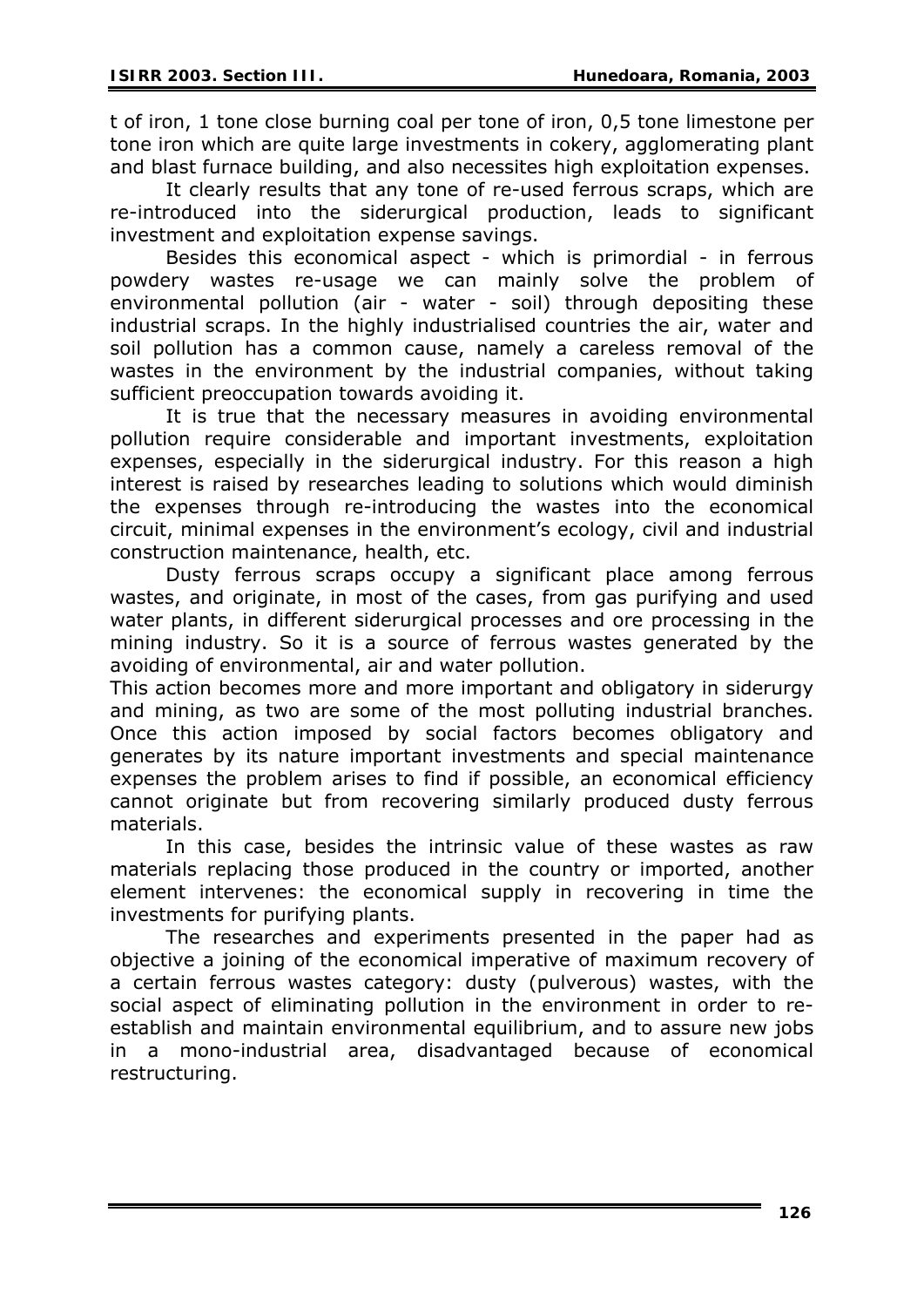

Figure 1. Ponds in the vicinity of the Siderurgica Company - Hunedoara



Figure 2. Ferrous wastes from agglomerating plants and blast furnaces, deposited in ponds

# **2. EXPERIMENTS, RESEARCHES AND RESULTS**

Especially in ferrous industry, but in other industrial areas as well, a large number of dusty, pulverous wastes result and part of them are reintroduced into the economical circuit, but the largest part is deposited into settling ponds, thus representing pollution sources for the environment.

Our researches analysed the possibilities of economical usage in siderurgy, namely in electric arc furnaces, of ferrous pulverous wastes resulting from gas purifying in steel plants, of slimes from the settling ponds resulted form of wastes from steel ore processing equipments.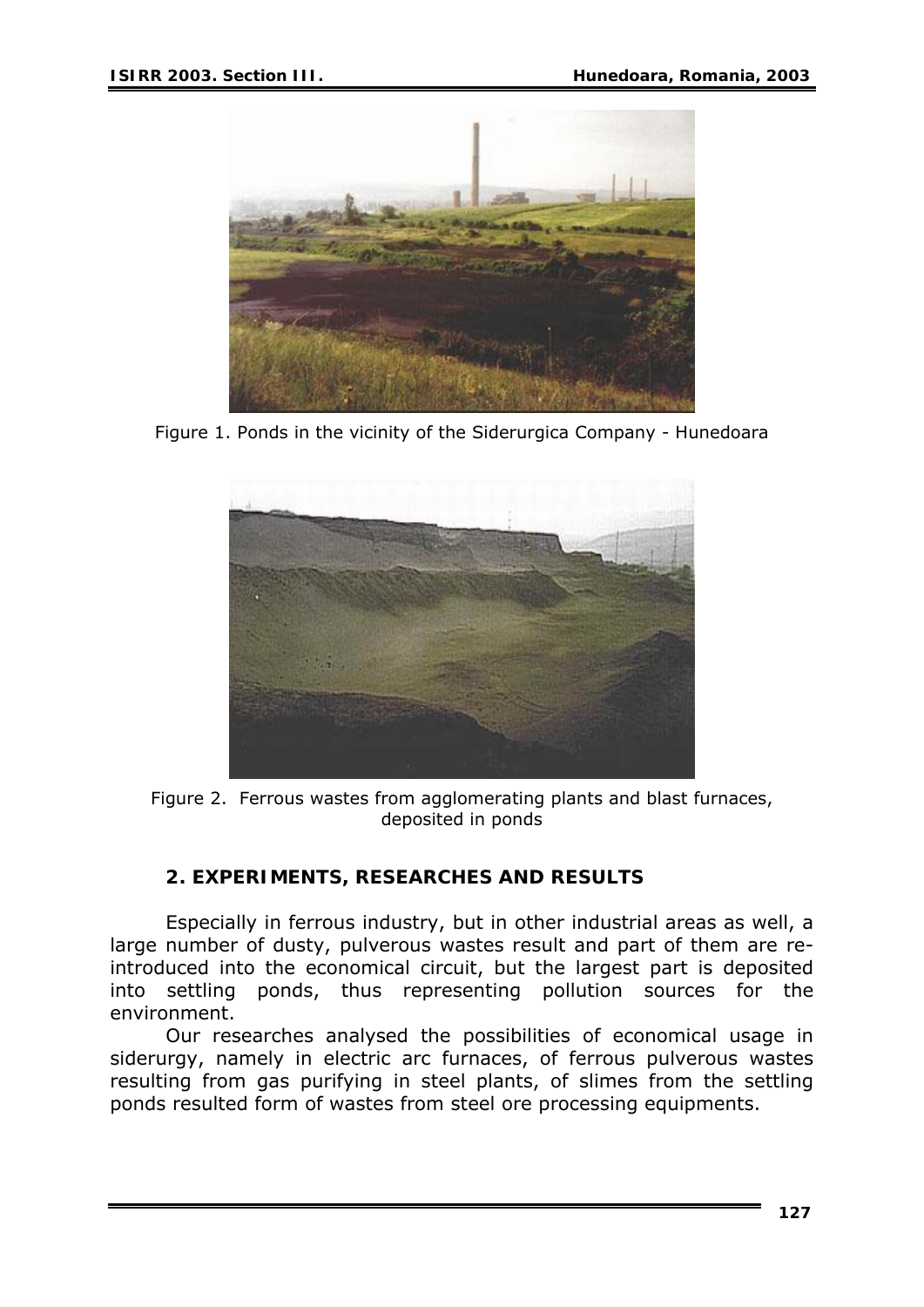

Figure 3. Pulverous wastes deposited in vicinity the city (Hunedoara)



Figure 4. Pond with deposited pulverous ferrous wastes ( I )



Figure 5. Pond with deposited pulverous ferrous wastes ( II )

The use of these wastes is important not only because the iron is recuperated and the environment is protected, but also because they exist in a large number: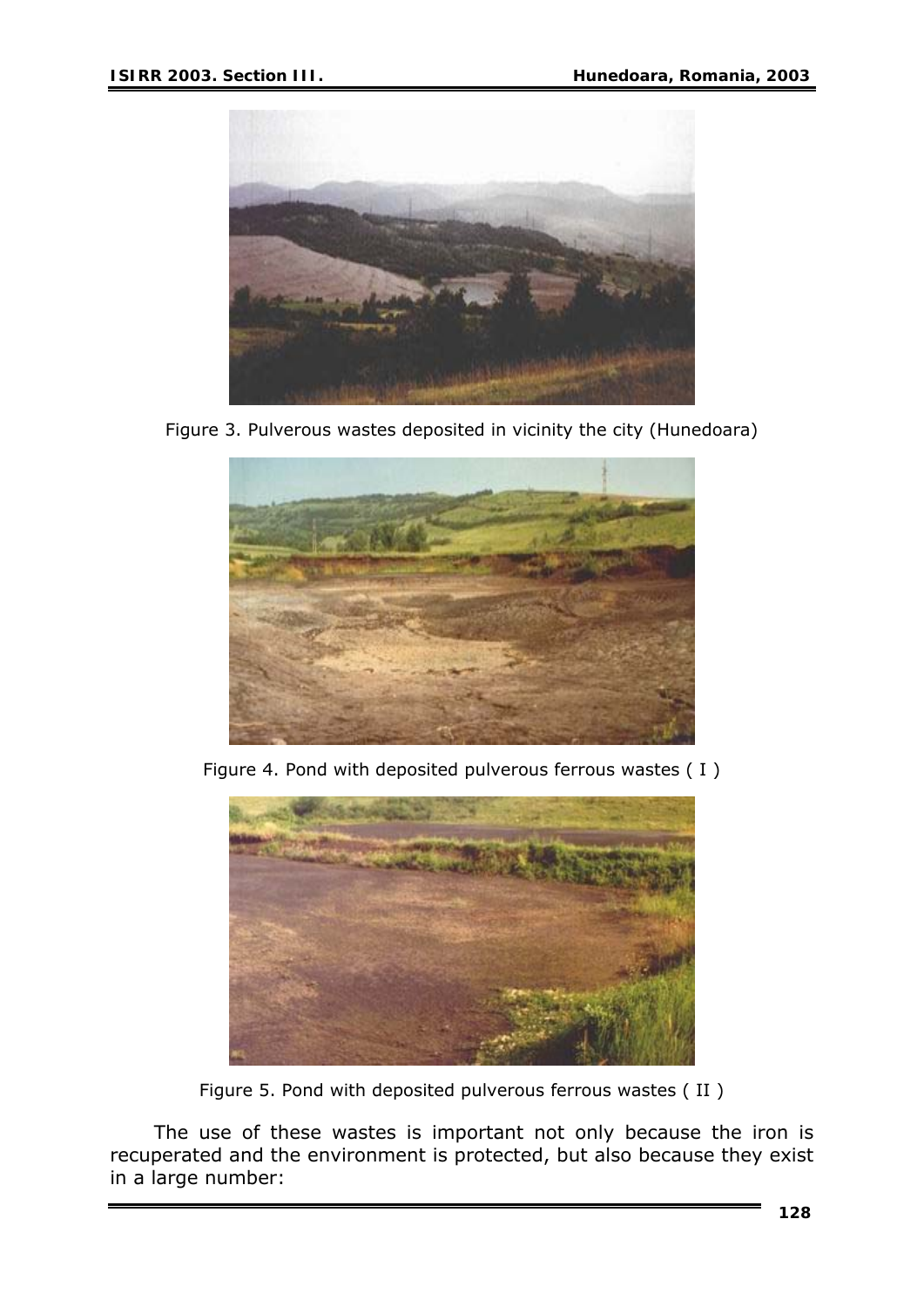- steel plant dust 15,000 tones, currently resulting from technological processes;
- ferrous wastes from agglomerating plants and blast furnaces 25,000 tones, deposited in ponds, in some areas dating from more than 15 years;
- **EXECTE Steel ore wastes, approximately 12,000 m<sup>3</sup>, deposited in other two** ponds.



Figure 6. Ferrous pulverous wastes on the bottom of the ponds

Currently, pulverous ferrous wastes are re-introduced into the economical circuit through their use as raw material (2…3%) in agglomerating charges. Steel dust is also used for producing pellets for iron making or for charging in electric arc furnaces (metallized pellets).

Having in view the fine granulation of these ferrous wastes, we consider that the re-introduction into the agglomerating charges is the optimal solution. The pelletising solution is required along the integrated operational flux (raw materials – agglomeration – blast furnaces – steel plant – rolling mills) or where this flux suffered some changes.

Considering the remarks above, as well as the fact that in the area of Hunedoara there is a siderurgical company, which was restructured, we are of the opinion that the use of these pellets is the optimal solution. In this sense, the steel dust - having the finest granulation - suits the requirements for pelletisation.

Our paper presents in the following lines the experiments and the results regarding the re-introduction into the economical circuit of the following ferrous pulverous wastes: steel dust, agglomerating dust and spathic pulverous wastes.

The analysis of the data from Table 1 notices that there is a considerable difference, from the point of view of the chemical composition, between the three types of pulverous ferrous wastes.

The spathic wastes undergo to a magnetically concentrating process, following which a spathic concentrate and a sterile (secondary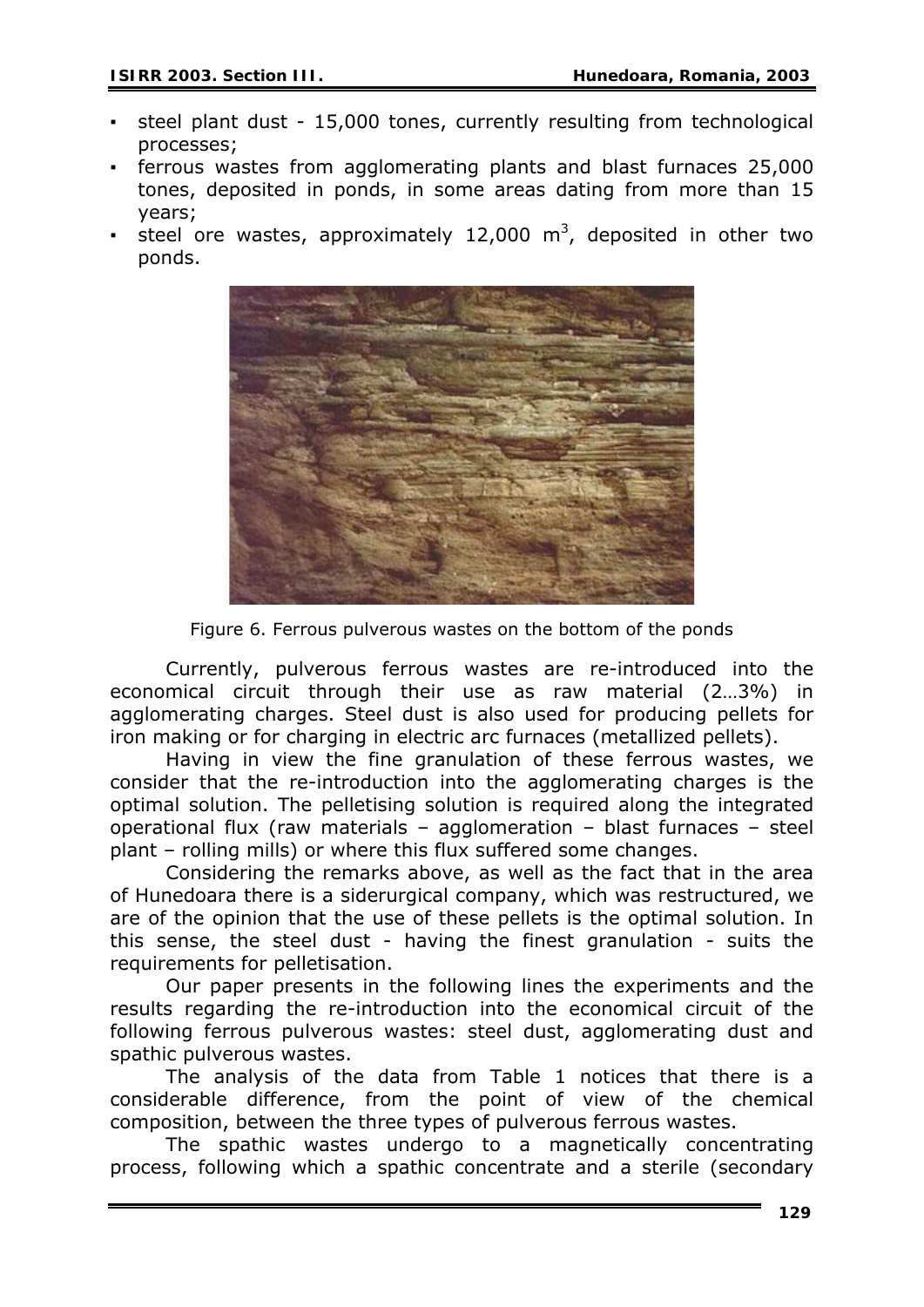waste) are obtained. The spathic concentrate, together with the steel dust and the agglomerating dust were subjects of the pelletising process. The pellets were produced in the iron laboratory of the Engineering Faculty in Hunedoara. For the producing of pellets, a number of five recipes were experimented.

After pelletising, the pellets were dried (in air stream) the process being guided in such a way as to reach a resistance of a minimal 100 daN/pellet. The obtained pellets have a their chemical composition presented in Table3.

> Table 1. The chemical composition of the pulverous wastes from the ferrous industry

|                                      | [%<br>Chemical composition, |      |                                |       |                                |       |      |      |      |      |      |
|--------------------------------------|-----------------------------|------|--------------------------------|-------|--------------------------------|-------|------|------|------|------|------|
|                                      | SiO <sub>2</sub>            | FeO  | Fe <sub>2</sub> O <sub>3</sub> | Fe    | Al <sub>2</sub> O <sub>3</sub> | CaO   | MgO  | MnO  |      |      |      |
|                                      | 34.39                       | 7.01 | 7.84                           | 9.12  | 2.87                           | 16.39 | 6.68 | 1.35 | 0.12 | 0.23 |      |
| $2^*$ .                              | 19.86                       | 9.92 | 18.64                          | 21.03 | 3.16                           | 20.22 | 7.56 | 2.29 | 0.13 | 0.24 |      |
| $3^*$                                | 37.60                       | 6.30 | 5.58                           | 6.45  | 2.87                           | 15.16 | 6.58 | 1.41 | 0.12 | 0.23 |      |
| $4^*$ .                              | 8.41                        | 7.12 | 48.45                          | 39.61 | 7.11                           | 8.43  | 2.02 | 0.71 | 0.11 | 0.11 | 17.7 |
| $\overline{5}^*$ .<br>$\star$ $\sim$ | 1.25                        | 2.40 | 86.12                          | 63.25 | 0.20                           | 0.40  | 0.08 | 4.4  | 0.21 | 0.31 |      |

*1\* . Settling ponds wastes* 

*2\* . Spathic concentrate* 

*3\* . Sterile after concentration* 

*4\* . Ferrous wastes (agglomerating blast furnace)* 

*5\* . Steel plant dust*

| No.<br>recipe | <b>Steel</b><br>plant<br>dust | Spathic<br>concentrate | Ferrous<br>wastes | Furnace<br>slag | Lime | Cement | Bentonite |
|---------------|-------------------------------|------------------------|-------------------|-----------------|------|--------|-----------|
|               | 10                            | 50                     | 20                |                 |      |        |           |
|               | 50                            |                        | ጋር                |                 |      |        |           |
|               | 45                            |                        | 20                |                 |      |        |           |
|               | 40                            | 20                     | 20                |                 |      |        |           |
|               | 30                            |                        | つら                |                 |      |        |           |

Table 2. The recines for the pellets

| Table 3. The chemical composition of the pellets/no. recipes, [%] |  |
|-------------------------------------------------------------------|--|
|-------------------------------------------------------------------|--|

| No.      |                  | $\lceil \frac{0}{0} \rceil$<br>Chemical composition, |                                |       |                                |       |      |      |      |      |      |  |
|----------|------------------|------------------------------------------------------|--------------------------------|-------|--------------------------------|-------|------|------|------|------|------|--|
|          | SiO <sub>2</sub> | FeO                                                  | Fe <sub>2</sub> O <sub>3</sub> | Fe    | Al <sub>2</sub> O <sub>3</sub> | CaO   | MgO  | MnO  | P    |      |      |  |
| <b>.</b> | 15.18            | 6.62                                                 | 27.83                          | 24.76 | 6.86                           | 24.31 | 4.55 | 1.74 | 0.11 | 0.18 | 3.54 |  |
| 2.       | 7.97             | 3.61                                                 | 54.81                          | 41.65 | 5,52                           | 15.94 | 1.54 | 2.58 | 0.14 | 0.21 | 3.54 |  |
| 3.       | 8.43             | 3.99                                                 | 51.46                          | 39.53 | 5.83                           | 12.03 | 1.81 | 2.47 | 0.14 | 0.20 | 3.54 |  |
| 4.       | 9.59             | 4.37                                                 | 48.07                          | 37.43 | 5.97                           | 18.76 | 2.31 | 2.37 | 0.13 | 0.20 | 3.54 |  |
| 5.       | 10.86            | 4.98                                                 | 42.81                          | 34.13 | 6.46                           | 19.76 | 2.78 | 2.08 |      | 0.18 | 4.42 |  |

Considering the chemical composition of the pellets it is clear that from the point of view of the iron content, the most convenient are the pellets produced with recipes 2 and  $3 -$  is a normal fact, if we take into account the presence steel dust, which is the component with the highest content of Fe. The pellets resulting from the use of recipes 1, 4 and 5 are poorer in Fe, but richer in CaO.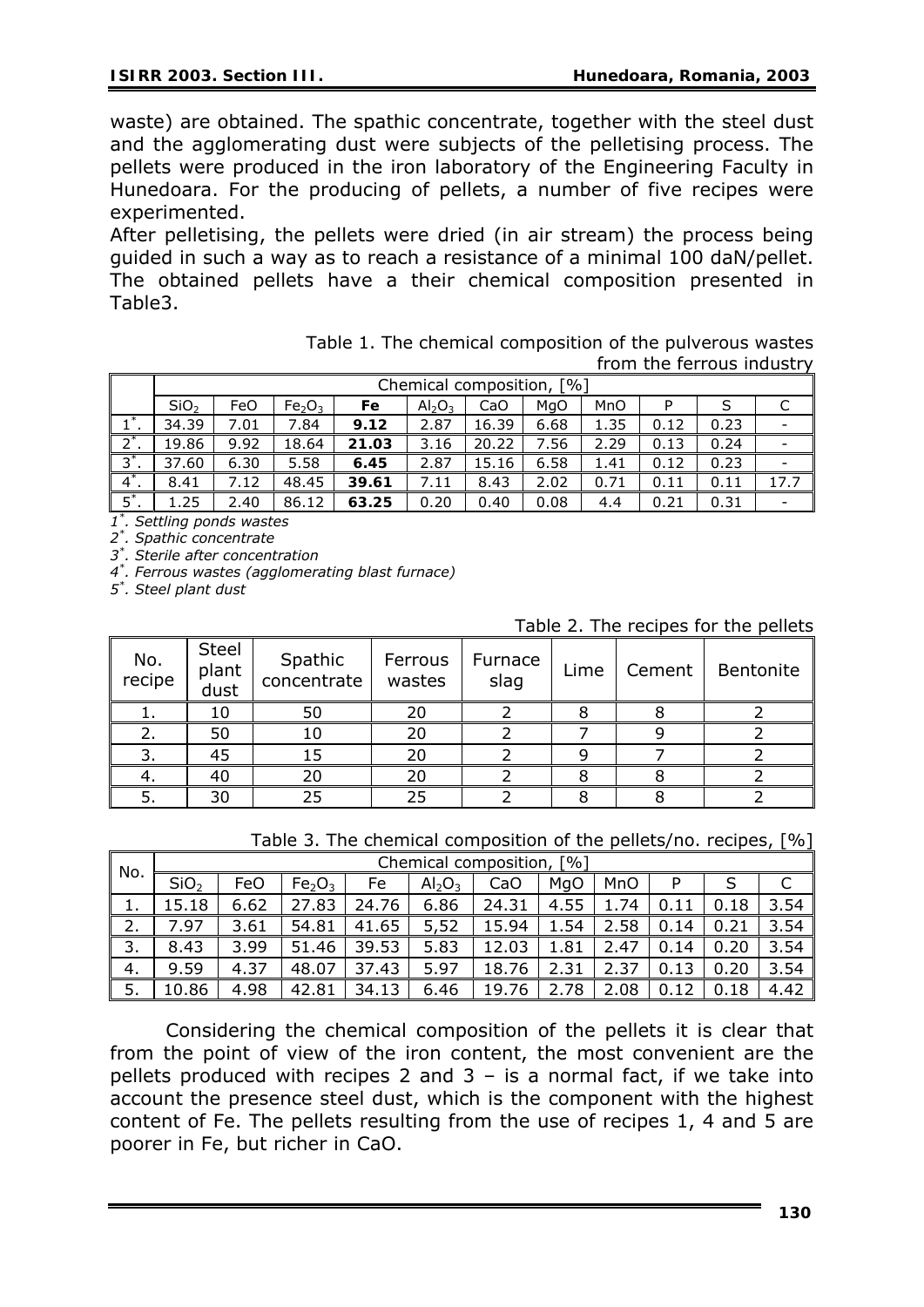Besides these wastes, we cannot eliminate the possibility of introducing into the pelletising charges of a larger number of wastes. Good results in the experimental phase makes possible the transposition of the results into industrial use.

### **3. CONCLUSIONS**

The researches and experiments put into practice, leaded to the following considerations:

- . the three types of pulverous wastes can be processed through pelletising;
- according to the target had in view (recuperated iron, the slag frothing degree, correction of the slag's chemical composition) the quality of the pellets and the adequate recipe is chosen;
- the utilisation of these wastes presents an important interest considering the large quantities which are deposited in the ponds. Due to these large quantities there is the danger of their breakdown, having severe consequences upon the environment;
- on international level, these wastes are re-introduced entirely into the economical circuit, either through agglomeration; On national level not more than 25% of these wastes are re-used;
- the results allow the re-introduction into the economical circuit of some ferrous wastes which can replace a part of the waste iron, shortly to be a deficitary raw material in Romanian siderurgy;
- we establish that through extension of the results to industrial scale will make possible the re-introduction into the circuit of 25,000 – 30,000 tones of wastes per year, thus in  $10 - 15$  years the ponds would be given back to their natural medium;
- also a decrease of environmental pollution would be possible in the vicinity of these ponds, and this would an action of considerable social impact (dust draws disappear through air streams, the risk of falling ill decreases, as well as that of soil sliding and underground water pollution);
- new opportunities for jobs will be possible we estimate 20…25 jobs in the pilot phase and 80…100 jobs in the industrial phase.

## **REFERENCES/BIBLIOGRAPHY**

- 1. RĂU, A., TRIPŞA, I., *Metalurgia oţelului*, Editura Didactică şi Pedagogică, Bucureşti, 1973
- 2. DOBROVICI, D., and others, *Intensificarea proceselor din furnal*, Editura Tehnică, Bucureşti, 1983
- 3. ASTIEN, J., BARRY, C., *L'atelier de peletion de Ijmuiden*, CIT, 4/1993
- 4. POPA, V., CORÂCI, C., *Valorificarea deşeurilor metalice*, Editura Tehnică, Bucureşti, 1973
- 5. HEPUT, T., KISS, I., GAVANESCU, A., ARDELEAN, E., SOCALICI, A. *Cercetări şi experimentări privind reintroducerea in fluxul siderurgic a*